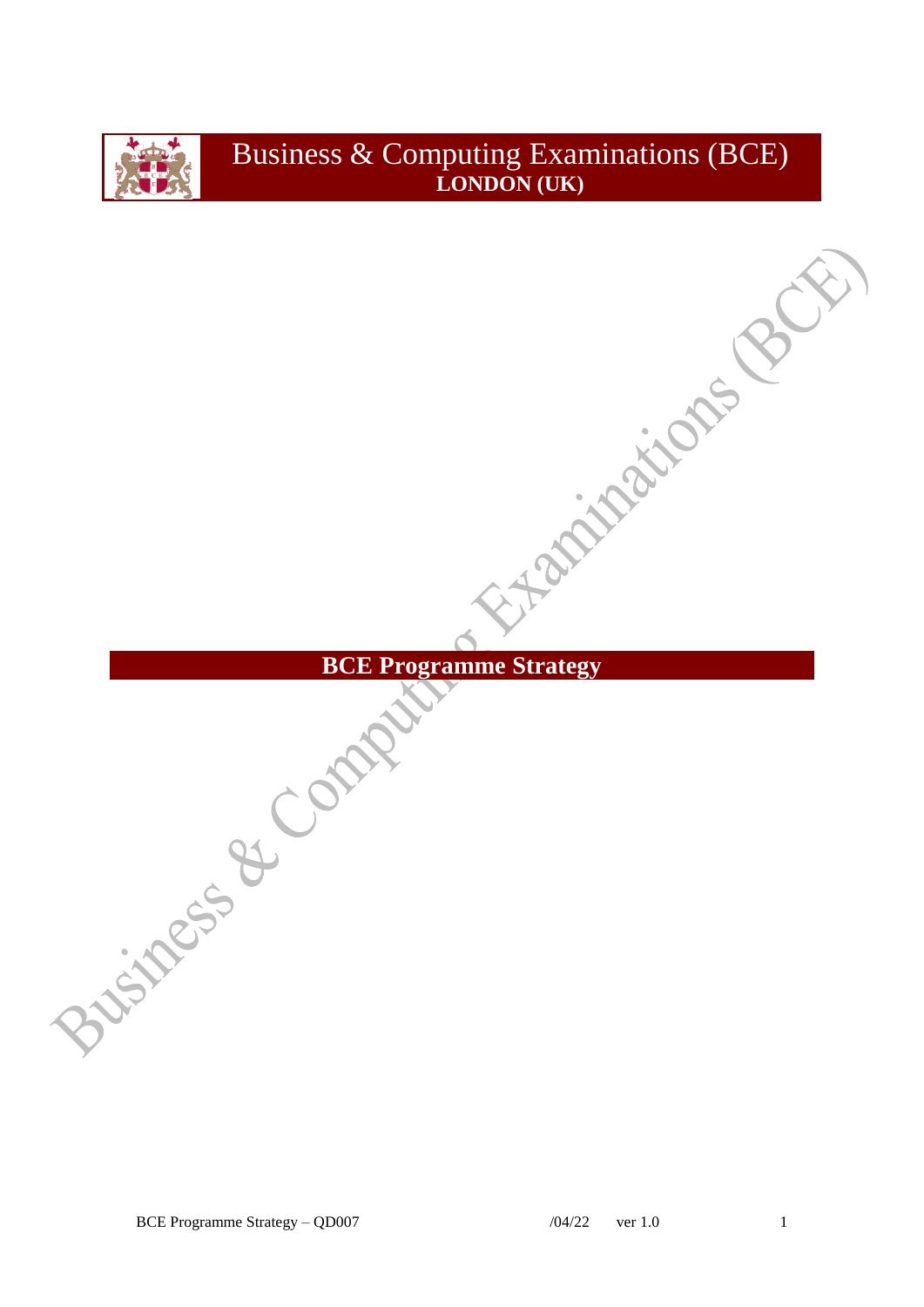# **Content**

|              |                                                         |       |                                                                    |    | Page |
|--------------|---------------------------------------------------------|-------|--------------------------------------------------------------------|----|------|
| 1.           |                                                         |       | Programmes Recognition                                             | 3  |      |
| 2.           | <b>BCE Business and Computing Programmes Strategies</b> |       |                                                                    |    | 4    |
|              | 2.1                                                     |       | Aim of BCE Programmes                                              | 4  |      |
|              |                                                         | 2.1.1 | <b>BCE Business Programmes</b>                                     |    | 4    |
|              |                                                         |       | 2.1.1.1 Accounting Programme Aim                                   |    |      |
|              |                                                         |       | 2.1.1.2 Business Administration Programme Aim                      |    |      |
|              |                                                         |       | 2.1.1.3 Project Management Programme Aim                           |    |      |
|              |                                                         |       | 2.1.1.4 Business Economics Programme Aim                           |    |      |
|              |                                                         |       | 2.1.1.5 Management Programme Aim                                   |    |      |
|              |                                                         |       | 2.1.1.6 Human Resource Programme Aim                               |    |      |
|              |                                                         |       | 2.1.1.7 Marketing Programme Aim                                    |    | 8    |
|              |                                                         |       | 2.1.1.8 Finance Programme Aim                                      |    | 8    |
|              |                                                         |       | 2.1.1.9 Administrative/Secretarial Programme Aim                   |    |      |
|              |                                                         |       | 2.1.1.10 Business Programmes CREDIT FRAMEWORK Level Emphasis and   |    |      |
| Achievements |                                                         | 9     |                                                                    |    |      |
|              |                                                         |       | Expected                                                           |    |      |
|              |                                                         |       |                                                                    |    |      |
|              |                                                         | 2.1.2 | <b>BCE Computing Programmes</b>                                    |    | 9    |
|              |                                                         |       | 2.1.2.1 Information Technology Programme Aim                       |    | 9    |
|              |                                                         |       | 2.1.2.2 Computer Science Programme Aim                             | 10 |      |
|              |                                                         |       | 2.1.2.3 Networking Programme Aim                                   |    | 11   |
|              |                                                         |       | 2.1.2.4 Web Design Programme Aim                                   |    | 11   |
|              |                                                         |       | 2.1.2.5 Graphic Design Programme Alm                               |    | 12   |
|              |                                                         |       | 2.1.2.6 Programming Programme Aim                                  |    | 12   |
|              |                                                         |       | 2.1.2.7 Database Programme Aim                                     | 13 |      |
|              |                                                         |       | 2.1.2.8 Computing Programmes CREDIT FRAMEWORK Level Emphasis and   |    |      |
| Achievements |                                                         | 14    |                                                                    |    |      |
|              |                                                         |       | Expected                                                           |    |      |
|              |                                                         | 2.1.3 | <b>BCE Hospitality Programmes</b>                                  |    | 14   |
|              |                                                         |       | 2.1.3.1 Hotel Management Programme Aim                             |    | 14   |
|              |                                                         |       | 2.1.3.2 Travel & Tourism Programme Aim                             | 14 |      |
|              |                                                         |       | 2.1.3.3 Hospitality Programmes CREDIT FRAMEWORK Level Emphasis and |    |      |
| Achievements |                                                         | 15    |                                                                    |    |      |
|              |                                                         |       | Expected                                                           |    |      |
|              |                                                         |       |                                                                    |    |      |
|              |                                                         |       | <b>Progression Routes</b>                                          |    | 16   |
| Frogression  |                                                         |       |                                                                    |    |      |
|              |                                                         |       |                                                                    |    |      |
|              |                                                         |       |                                                                    |    |      |
|              |                                                         |       |                                                                    |    |      |
|              |                                                         |       |                                                                    |    |      |
|              |                                                         |       |                                                                    |    |      |
|              |                                                         |       |                                                                    |    |      |
|              |                                                         |       |                                                                    |    |      |
|              |                                                         |       |                                                                    |    |      |
|              |                                                         |       |                                                                    |    |      |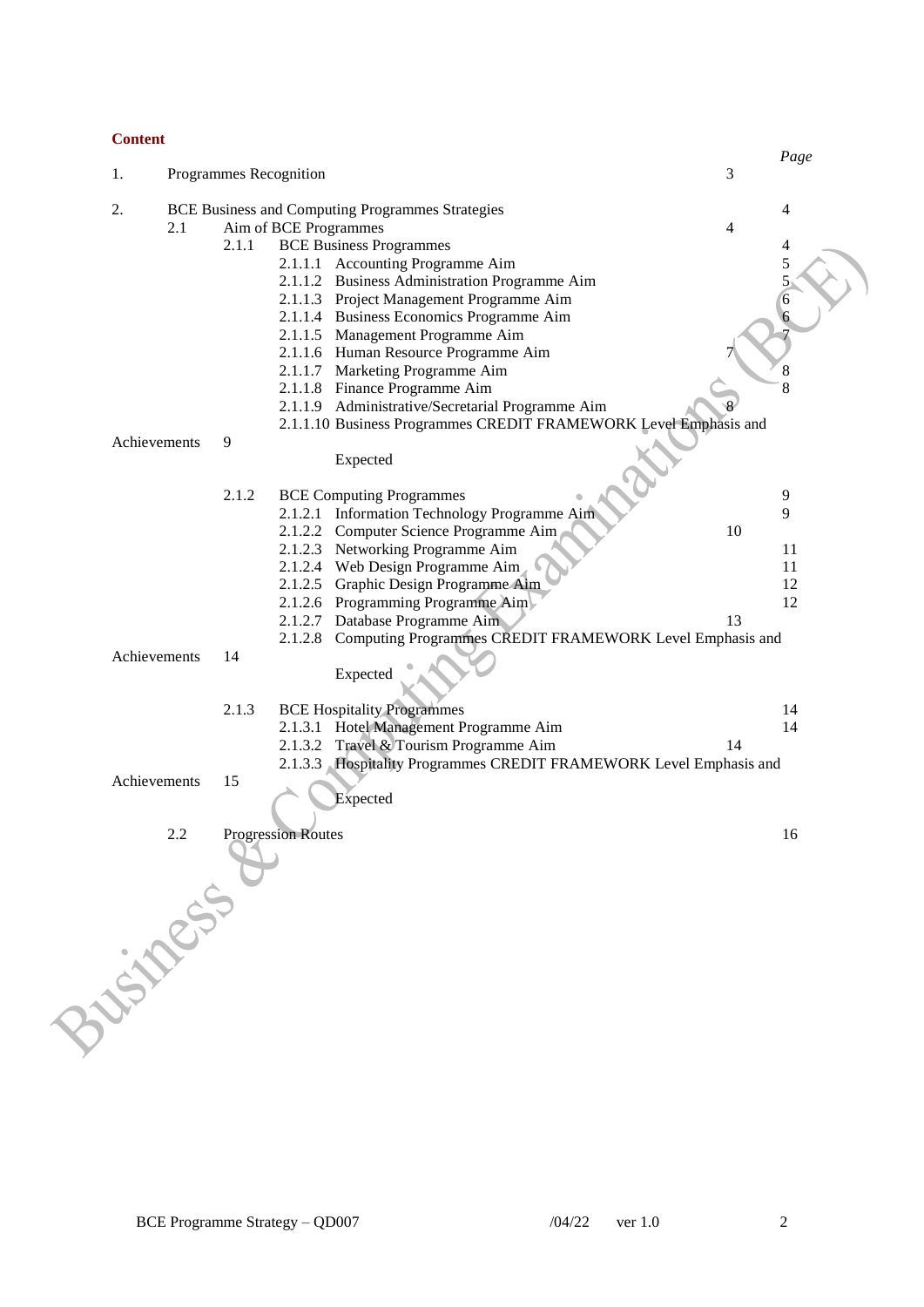#### 1. **Programmes Recognition**

BCE is working to develop a fair, accurate and reliable programmes recognition process. This process can help employers understand how our programmes, knowledge and skills compare to international standards. It can also help learners find jobs sooner—or identify if one needs additional training or experience before they can work in a chosen profession.

With globalisation, it means more and more people are moving from one country to another. Programme holders often have difficulty finding jobs in other parts of the world because their programmes aren't recognised by employers. More and more developing countries have growing economies and expanding job markets – employers and communities are looking for workers in many different areas from all over the world. BCE programmes are practical and implement cutting-edge programmes that can help learners find the perfect employment fit. Our aim is to ensure learners have the skills, training and knowledge needed. We regularly engage organisations in order to get updates on industry requirements and incorporate these when designing, reviewing or amending our programmes.

There are a number of other programmes and services that helps improve our programmes:

- Working with regulatory authorities, sector skills and private organisations
- Learner workplacement
- Progression routes into further education
- Overcoming skills shortages

We strongly believe our Programme Strategy reflects the needs of the Computing, Business and Hospitality industries. We will continue to work with UK and international employers to improve training skills, techniques and employability skills (literacy, critical and creative thinking, problem solving). Business of Comptitues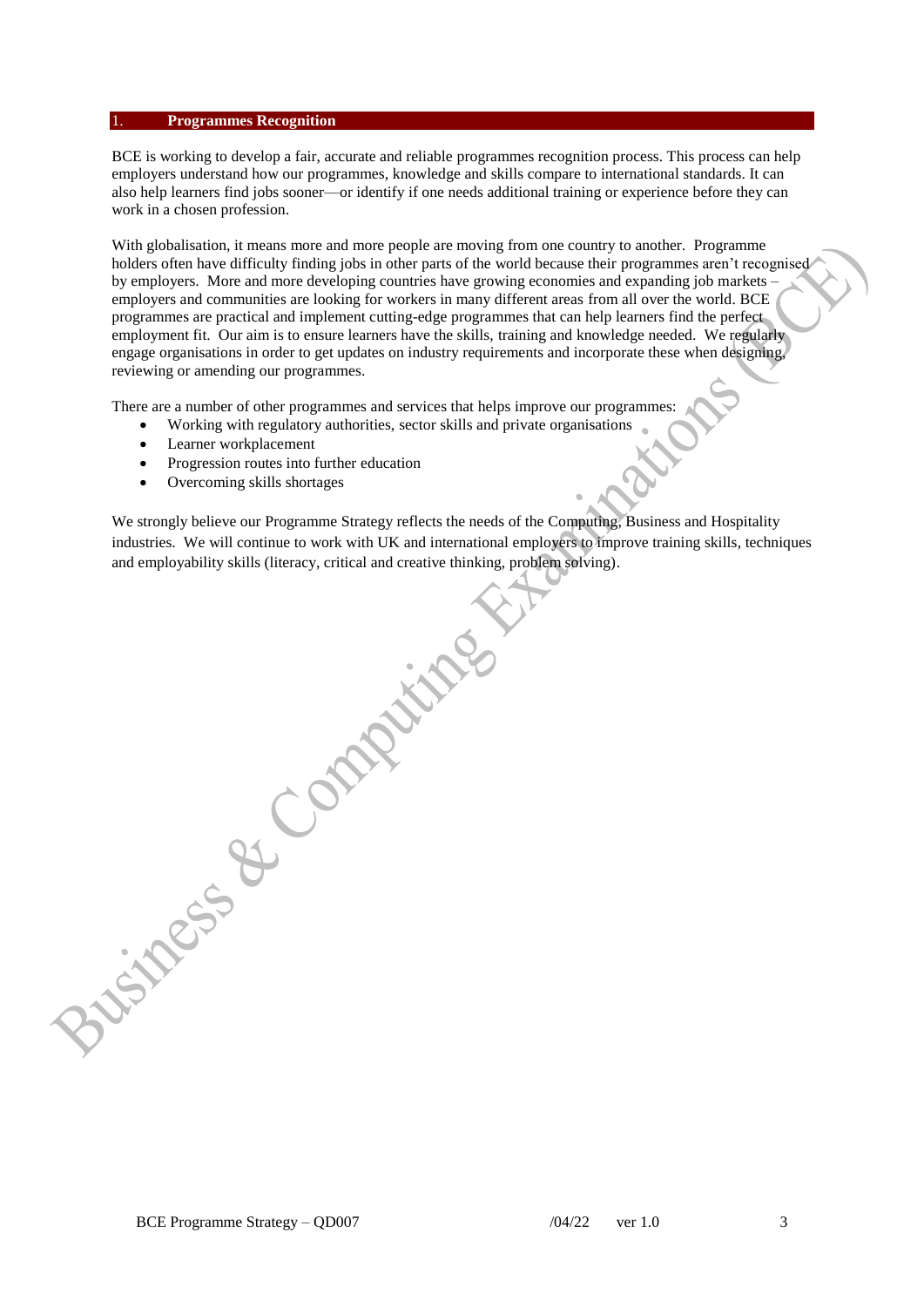#### 2. **BCE Business and Computing Programmes Strategy**

BCE programmes strategy mechanism delivers employer-driven skills. We focus on outcomes that promote skills that will enable learners to be successful in the workplace; literacy, critical/creative thinking, problemsolving, technology and communication skills.

**BCE vision** "*to build an internationally respected Awarding Organisation which gives candidates the capabilities to move successfully into further education or work as confident and responsible citizens*".

**BCE mission** *"to provide high quality, rigorous, viable and recognised international professional programmes".* 

#### 2.1 **Aim of BCE Programmes**

The aim of BCE programmes is to help learners develop sufficient knowledge and the lifelong learning patterns they need to live and work effectively in a business industrial oriented society. To achieve this, the specification provides a framework for learners to learn how to solve different business problems using different platforms i.e. Computing (hardware and software) and Business (outsourcing, research and strategy).

BCE programmes are foundations upon which learners build an understanding of Computing (Information Technology, Computer Science, Networking, Web Design, Graphic Design, Programming and Database); Business (Accounting, Administration, Project Management, Economics, Management, Human Resource, Marketing, Finance, and Administrative); Hospitality (Hotel Management and Travel & Tourism) concepts and their applications.

[see Accreditation Handbook page 1; Section 1.1 and 1.2 for BCE Objectives and Programmes Aim]

BCE programmes are divided into three:

- **Business**
- **Computing**
- **Hospitality**

#### 2.1.1 **BCE Business Programmes**

- 1. Accounting
- 2. Business Administration
- 3. Project Management
- 4. Business Economics
- 5. Management
- 6. Human Resource Management
- 7. Marketing
- 8. Finance
- 9. Administrative / Secretarial

Forget the cynics, a Business programme is important. The role of business is to make the world a better place for everyone - creating wealth and well-being, prosperity, jobs and choices.

There is a strong argument that in the future, everyone will need to have had a business education. Whatever you do in your professional life, the chances are that it will involve some form of '*business*'. Scientists, engineers, even artists, will inevitably have to understand at least the basics of business, and probably a lot more.

Services are essential to every British business, either as a core activity or as a support to the core activities. Business services can be internally or externally provided to an organisation. Business services are those activities which bind an organisation together, enable it to function and connect it to its customers and community. As such, 'Business Services' represents both an industry sector (comprising those firms which provide a business service to other companies) and an occupational grouping (comprising those workers in all industries who are providing a business service within their own organisation).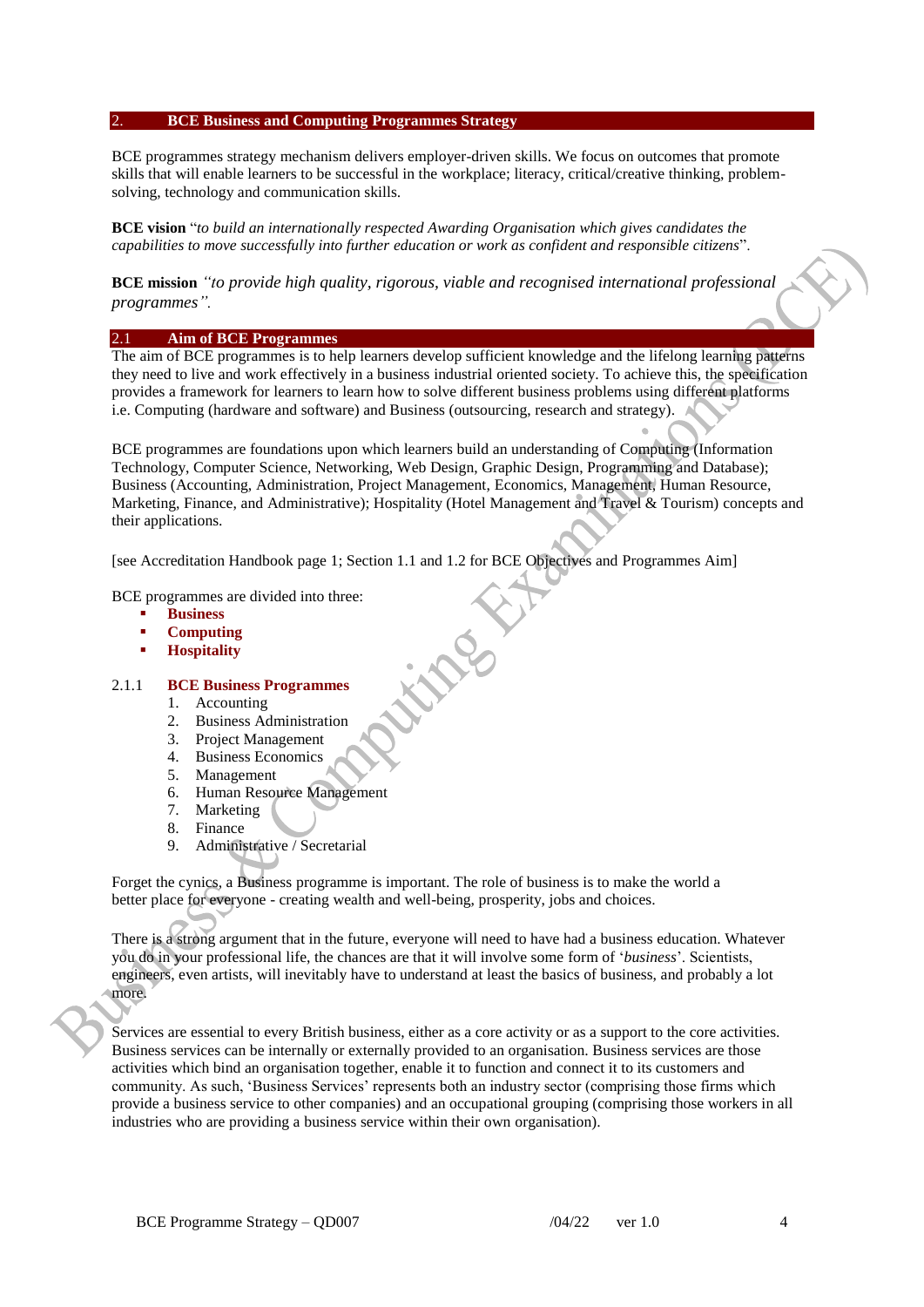Our mandate is to enable learners in developing individual potential and to acquire the knowledge, skills, and attitudes needed to contribute to a healthy society and a prosperous and sustainable economy. To develop an effective and prosperous economy, UK and the rest of the world require people who understand economics, administration, accountancy, financial services, administrative issues, management, marketing and business principles and possess the creativity and skills to apply them in inventive ways.

# 2.1.1.1 **Accounting Programme Aim**

An accounting department of any given organisation play an important role in managing money, gathering payments, collecting receivables, paying bills and utilities on time and ensuring the organisation keeps a positive net worth value. Accountants often set goals and objectives for the entire organisation to ensure the business performs the best possible accounting practices at any given time. These objectives and goals may differ for each given organisation.

## **Action plans detailing the requirements needed to achieve the vision and aims of the Accounting Programme:**

- 1. Highlighting why accounting is one discipline of study that all people, regardless of job position, *should have some knowledge of*.
- 2. Outlining how Accounting concepts can be applied to all job specialities, how its importance has been promoted in recent years, and its usefulness in people's everyday lives.
- 3. Exploring the reasons why all business programme holders should have some background knowledge in accounting; underlining how in recent years, people in the business world have been held more accountable for their financial practices than ever before.
- 4. Outlining Accounting as the most basic framework of business.
- 5. Highlighting how people use Accounting in their daily lives i.e. to make investment decisions, assess interest rates to pay off their house mortgages, and calculate rates for car payments.

### 2.1.1.2 **Business Administration Programme Aim**

Business Administration apply business concepts and theories to real-world decision-making; increase proficiency in specific business disciplines; such as human resources management, operations management, marketing, accounting, statistics, economics, finance, and business law; develop and improve business skills in communication, technology, quantitative reasoning, and teamwork; observe and participate in business operations and decision-making.

All BCE Business Administration programmes incorporate "Information Technology/Information System" as computing knowledge is vital for effective administration. The design of the Business Administration programme:

- Incorporates ICT to meet today's digital information technology and promote effective administration.
- Highlights the importance of Business skills to the UK economy.
- Includes a range of levels covering higher CREDIT FRAMEWORK Levels 4, 5 and 6.
- Analyses technology and globalisation effects.
- Reinforces observable and measurable abilities which fulfil industry and employer needs.
- Support strategies which promote knowledge and value business skills.<br>Represents a programme based on researched employer and learners neg
- Represents a programme based on researched employer and learners needs.

# **Action plans detailing the requirements needed to achieve the vision and aims of the Business Administration Programme:**

- 1. Outling the concept of business administration in the process of managing every different angle of a business so it can run, expand, grow and succeed. Without business administration, all areas of the business would go unmonitored and would eventually break down.
- 2. Highlighting how in every business, there is usually a team or department of business administrators and their job is to monitor and manage every aspect of the business to ensure the business has its best chance of succeeding.
- 3. Outlining the concept of business administration in overseeing the running of the organisation and working to ensure the business is working, running to its best ability.
- 4. Expanding on the importance of business administration, exploring how in order for a business to run properly and to be successful, every aspect of the business needs to work. In order for this to take place, business administrators should monitor, manage and assess each element of the business, keeping records and analysing each department's information on a regular basis to ensure everything is running according to plan.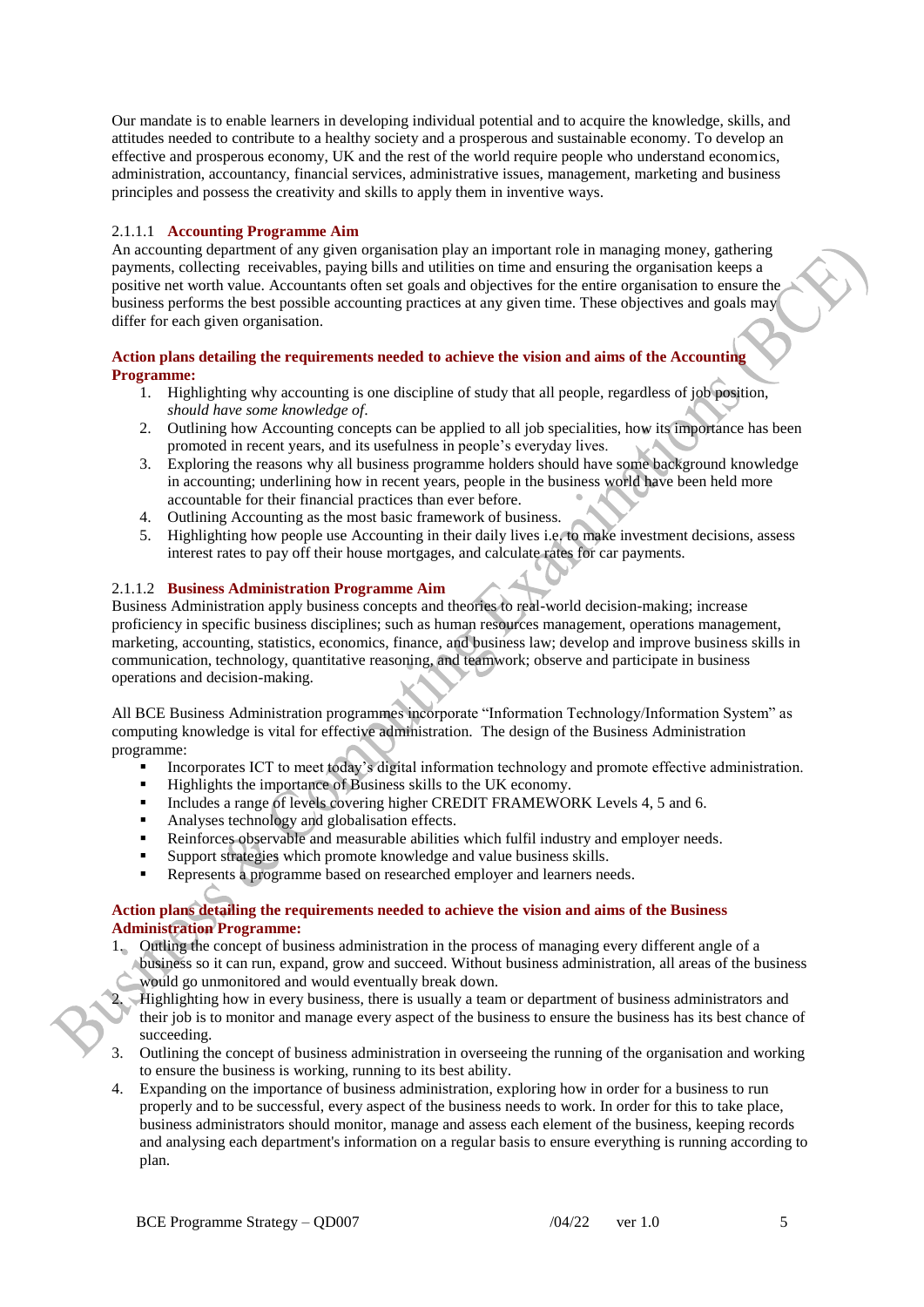- 5. Highlighting how business administrators usually are the ones to make large important business decisions which is of course, again, exceptionally important, as business would very likely fail without a good business administration team.
- 6. Analysing the process of business administration in overseeing and controlling of a business. This includes keeping a lot of records, monitoring and overseeing every department and staffing and managing employees.

# 2.1.1.3 **Project Management Programme Aim**

Project Management profession play an important strategic role in contemporary organisations. Given this prominence, executives have a vested interest in assessing how resources and activities will be used to meet project goals and objectives.

The design of the Project Management programme:

- Qutlines and highlights the importance of project management in organisations.
- Analyses the implementation of quality and risk management.
- Highlights the skills, attributes, abilities and qualities of project managers.
- Recognises the importance of business analysis.

## **Action plans detailing the requirements needed to achieve the vision and aims of the Project Management Programme:**

- 1. **Cost-Effectiveness** Project management provides a roadmap for the journey of success, in that it is the greatest resource that allows the manager to understand the available assets, means and the methods to achieve the demands.
- 2. **Better Productivity** Project management keeps the quality of products in constant check, thus ensuring better productivity in terms of quality and quantity. This not only helps the organisation in earning goodwill for a lifetime, but also promises customer satisfaction.
- 3. **Minimisation of Risks** Every business is faced with risks or losses due to various reasons. However, with a strategy in place, gauging the risks and making diversions is easier. Project management helps in identification of loopholes and potential threats.
- 4. **Accomplishing Predetermined Goals** Every organisation sketches its goals and objectives, which is the basis of earning profits and making a way towards growth. Project management is the key tool for achieving predetermined targets in a structured way as it decides the strategies that will be used to reach the goal in the fastest way.
- 5. **Project Management Plan** Project management goes through fives stages which are; *initiation*, *planning and design*, *executing*, *monitoring and controlling*, *closing and project control systems*.
- 6. **Painting a clear picture of what is available, what is required and what is the way to get there** Project management in organisations is seen through quality of products, customer satisfaction, employee satisfaction, efficiency in business, mitigation of risks involved and a successful business in totality.

# 2.1.1.4 **Business Economics Programme Aim**

Every business enterprise has certain objectives which regulate and generate its activities. These are: (i) Economic objectives - business is basically an economic activity. Therefore, its primary objectives are economic in nature. (ii) Social objectives - business does not exist in a vacuum. It is a part of society. It cannot survive and grow without the support of society. Business must therefore discharge social responsibilities in addition to earning profits. (iii) Human objectives - business is run by people and for people. Labour is a valuable human element in business. Human objectives of business are concerned with the well-being of labour. These objectives help in achieving economic and social objectives of business. (iv) National objectives - including; optimum utilisation of resources (business should use the nation's resources in the best possible manner); national self-reliance (it is the duty of business to help the government in increasing experts

and in reducing dependence on imports. This will help a country to achieve economic independence).

### **Action plans detailing the requirements needed to achieve the vision and aims of the Business Economics Programme:**

- 1. Developing insight into critical business topics such as strategic competition, the internal organisation of firms, and international issues facing businesses in the changing global marketplace.
- 2. Outlining on how Business Economics combines economic theories with the field of business administration.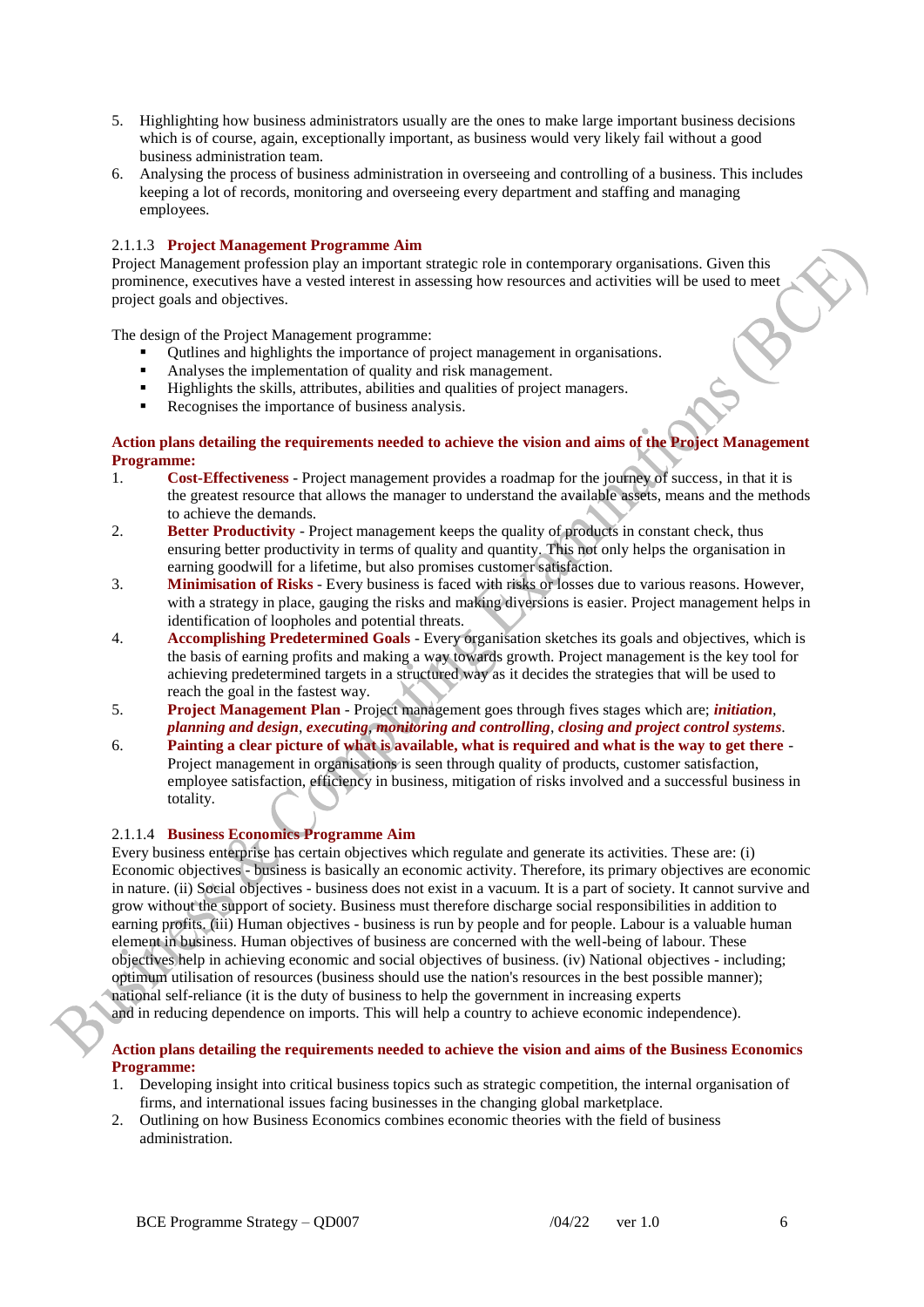- 3. Highlighting how Business Economics is concerned with how decisions are made, how the resources of a nation or business are allocated and utilised in the production of goods and services, and how the rewards of these activities are distributed.
- 4. Exploring how the programme integrates aspects of economics and business studies, focusing on the use of economic analysis and statistical methods to deal effectively with management problems in practical business fields.
- 5. Applying economic theory to business/management to familiarise learners with the analytical and decisionmaking techniques used in the business world and with the public and private institutional environments within which businesses operate.

### 2.1.1.5 **Management Programme Aim**

The main objectives of management are to: (i) increasing organisational effectiveness; (ii) achieve optimum utilisation of various resources; (iii) to have co-ordination between various department in the organisation; (iv) to have co-ordination between various agencies and organisation; (v) to control the material quality; (vi) to reduce the execution time for various activities of the organisation; (vii) to control the quality of workmanship; (viii) to manage and control economy execution.

Every organisation requires management personnel for it to function well, hence BCE ensures Management programme:

- promotes innovation and creativity
- meets industry and employer needs

#### **Action plans detailing the requirements needed to achieve the vision and aims of the Management Programme:**

- 1. Outlining how management influences all the phases of modern organisations; e.g. how Sales Managers maintain a sales force that markets goods; how Personnel Managers provide organisations with a competent and productive workforce and how Plant Managers run manufacturing operations that produce the clothes we wear, the food we eat, and the cars we drive.
- 2. Expanding on how society could never exist as we know it today nor improve without a steady stream of management to provide guidance in organisations. The well known management author Peter Drucker highlighted this point when he said that *Effective Management* is probably the main resource of developed countries and the most needed resource of developing ones.
- 3. Identifying the role of Management in moving an organisation towards its purposes or goals by assigning activities that organisation staff members perform.
- 4. Analysing the five functions of management; **planning**, **organising**, **leading**, **co-ordinating** and **controlling**.
- 5. Instilling management strategies, conceptual, human, technical, diagnostic and political skills.

*Management is efficiency in climbing the ladder of success; leadership determines whether the ladder is leaning against the right wall.*

# 2.1.1.6 **Human Resource Programme Aim**

Human resources is defined as the total knowledge, skills, creative abilities, talents and aptitudes of an organisation's workforce, as well as the values, attitudes, approaches and beliefs of the individuals involved in the affairs of the organisation. It is the total sum or aggregate of inherent abilities, acquired knowledge and skills represented by the talents and aptitudes of the persons employed in the organisation. The human resources department has many responsibilities within an organisation; including: training and development; recruitment; employee relations; overseeing benefits and employee assistance programmes.

**Action plans detailing the requirements needed to achieve the vision and aims of the Human Resource Programme:**

- 1. Outlining the Human Resources department responsibilities in an organisation.
- 2. Highlighting the HR department roles in:
	- The process of recruiting suitable candidates for the organisation.
	- Identifying and meeting the training needs of existing staff.
	- Ensuring employee welfare and employee relations are positive.
	- Ensuring the working environment is safe for employees.
	- Raising awareness of current workplace legislation.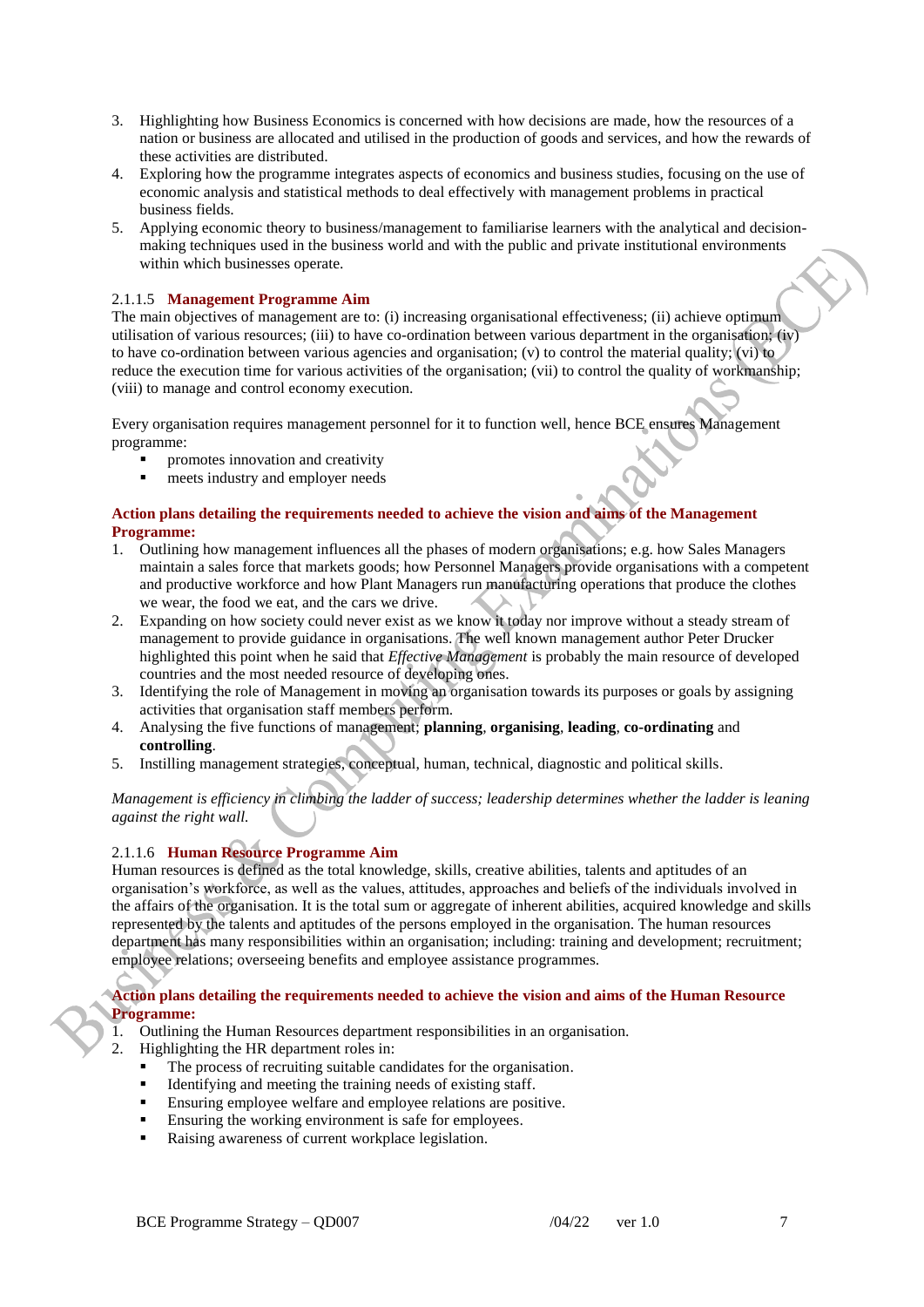# 2.1.1.7 **Marketing Programme Aim**

Marketing, is the secret sauce that ultimately determines whether an organisation stands a reasonable chance of achieving success or whether it will blow another budget; failing to better communicate or motivate the consumer. Many companies have essentially the same overarching goals: *corporate growth*; *market share*; *return on sales*; *earnings per share growth* and *reputation*.

The design of the Marketing programme focuses on how:

- 1. Customer service impacts every organisation regulation, hence each sector views it as a "strategic tool".
- 2. ICT has even pushed customer service to the forefront as more people than before contact the help desk for issues ranging from households to information systems.
- 3. Customer service knowledge can easily be applied from one sector to another.
- 4. Marketing can offer many opportunities in a variety of fields, hence BCE ensures:
	- Programme addresses new areas of marketing specialisation e.g. digital market, personal branding, ecommerce.
	- Programme incorporates today's digital marketing technology.
	- Programme highlights new marketing channels including internet and web.
	- Programme incorporates employer and industry needs and requirements.
- 5. Sales positions involve meeting with customers, creating and implementing effective campaigns, hence BCE ensures:
	- Programme promotes quality assurance.
	- **Programme incorporates industry needs and requirements.**
	- Programme highlights industry skills.
	- Programme promotes both consumer and business to business selling.

#### **Action plans detailing the requirements needed to achieve the vision and aims of the Marketing Programme:**

- 1. Outlining the functions of marketing.
- 2. Exploring how marketing communication creates "top of mind" awareness.
- 3. Identifying effective ways of promoting business.
- 4. Exploring methods of getting recognition and attention of target audience.
- 5. Formulating brand recognition.
- 6. Improving business profits by boosting sales.

### 2.1.1.8 **Finance Programme Aim**

A finance department is the lifeblood of a business. Often led by Chief Financial Officer, this department typically focuses on providing accurate financial information (senior managers need to understand the financial implications of every boardroom decision); promoting innovation, mitigating business risks, enhancing transparency and identifying business opportunities. Other activities include: building relationships; compliance and promoting teamwork.

# **Action plans detailing the requirements needed to achieve the vision and aims of the Finance Programme:**

- 1. Highlighting why finance is important for business organisations, the role of a healthy economy and its impact to everyone.
- 2. Identifying how finance includes planning of financial resources, making of optimum capital structure and effective utilisation of financial resources by deep analysis of cost of capital and capital budgeting tools.
- 3. Describing how finance plays a vital role for progress of corporate organisations.
- 4. Outlining how share market's fluctuation, government policies and strategy, economic changes and other changes in business environment can only be analysed with the help of finance.
- 5. Formulating why finance is not segmented from other functions in the organisation.

6. Explaining why the 2008 recession occurred and why the impact will be felt for many years.

### 2.1.1.9 **Administrative/Secretarial Programme Aim**

An Administrative Assistant/Secretary has many goals, from handling the routine tasks that once were those of managers and other higher-level staff members; to training new employees. Due to the increase of technology in the 21st century, many Administrative Assistants/Secretaries are virtual polymaths, handling myriad organisational affairs, all from a computer chair or even at home. The primary objective of an Administrative Assistant/Secretary is to ensure a organisation runs smoothly and efficiently, and the Administrative Assistant/Secretary reaches this objective through assuring the achievement of many other goals; including: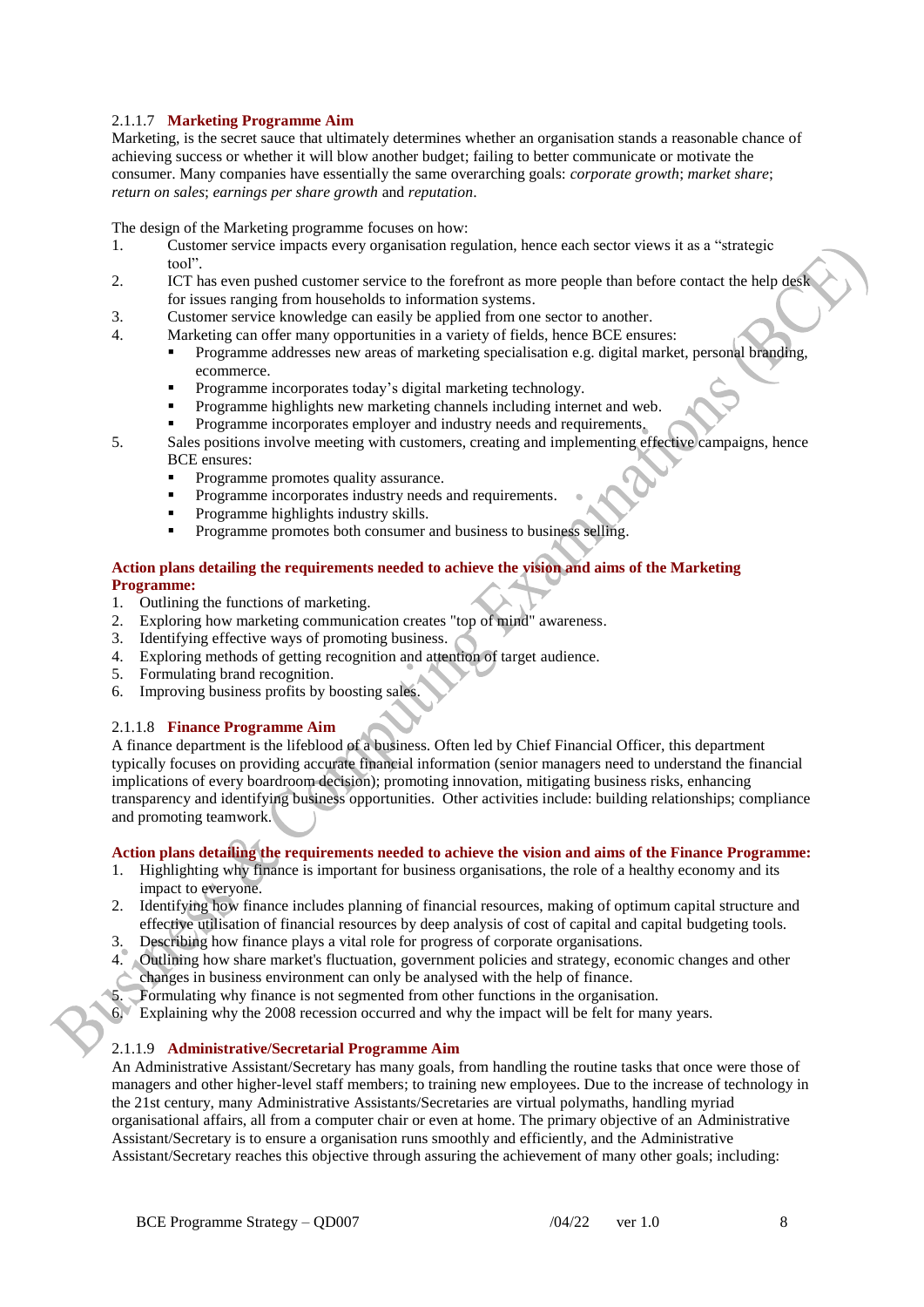relieve higher-level staff of responsibilities; manage information; handle office equipment and orientation incoming staff members.

### **Action plans detailing the requirements needed to achieve the vision and aims of the Administrative / Secretarial Programme:**

- 1. Expanding on why corporations and professional service firms are using fewer and fewer secretaries and identify whether this trend is caused by:
	- managers and professionals having become more computer literate
	- e-mail allowing direct communication between parties.
- 2. Describing a good secretary/administrator how one who knows what is going on and can handle routine questions can dramatically increase accessibility and responsiveness.
- 3. Developing skills, knowledge and characteristics of Secretaries and Administrators.
- 4. Reviewing the desire and ability to take charge of secretarial, clerical and administrative tasks.
- 5. Analysing the duties and responsibilities of administrators/secretaries.
- 6. Highlighting the importance of communication, interpersonal and problem solving skills.

# 2.1.10 **Business Programmes CREDIT FRAMEWORK Level Emphasis and Achievements Expected**

(see Accreditation Handbook; Section 5.4.2; page 141)

### 2.1.2 **BCE Computing Programmes**

- 1. Information Technology
- 2. Computer Science
- 3. Networking
- 4. Web Design
- 5. Graphic Design
- 6. Programming
- 7. Database

To participate and make informed decisions in today's world, all citizens require technological and information literacy skills that include the ability to gather, process, and manipulate data. These skills are now as essential as traditional numeracy and literacy.

UK and the rest of the world are becoming highly computer-literate societies with a large percentage of businesses and households connected to the information super highway. Computer technology and the information highway are also providing new opportunities for learning. Now a learner in remote or rural part can have the same access to resources as a learner in a large urban centre.

Computers are also quickly changing the way we work. Traditional jobs, such as those in the banking industry, are still dominating, however, new areas of economic activity, such as multimedia production, are growing rapidly. As well, how and where we work continues to evolve as technology impacts on the workplace.

As well as the rapid development of new technologies that gather, organise, and share information, familiar technologies like television, telephone, and computers are evolving and being expanded by digitised information, causing a convergence of technologies.

The challenge for learners and instructors is to develop an understanding of the fundamentals of information literacy and the tools required to prepare for, and participate in, an evolving information-based society. Learners need to have a firm grounding in computing for their careers, for lifelong learning and for recreation. The computing specification provide learners with the analytical, interpersonal, and technical skills they require to be active participants in an exciting and dynamic world.

### 2.1.2.1 **Information Technology Programme Aim**

Information Technology delivers integrated information services to enable customers to access the information they need, when and where they need it; meet/exceed customer requirements for technology service delivery; leverage existing, emerging, and innovative technologies to enhance, improve, and streamline business processes; ensure the privacy, integrity, reliability and appropriate use of information resources. Information Technology is responsible for providing strategic technology direction, the central IT support organisation and IT operational policies and standards, and coordinating major organisation-wide initiatives including: administration and management, the budget, technologies and applications, and the organisation's data.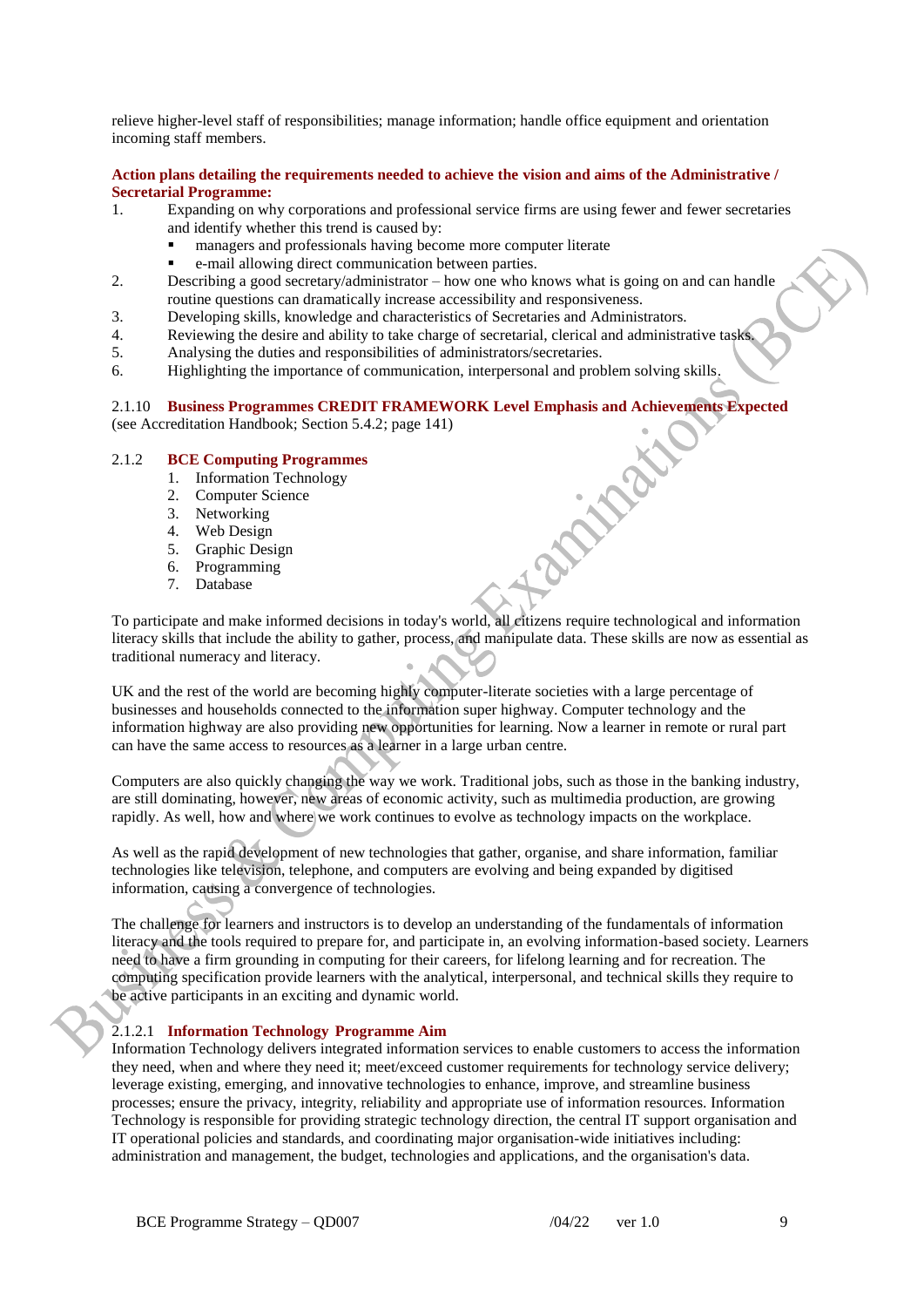# **Action plans detailing the requirements needed to achieve the vision and aims of the Information Technology Programme:**

- 1. Exploring how modern businesses all over the world rely on computers to function and maintain high standards of efficiency and customer service.
- 2. Analysing how without IT professionals, companies would not have personnel to help maintain the technological elements inherent to their daily business needs.
- 3. **Computer speed** Demonstrating how one of the main reasons so many businesses have turned to the IT world for their professional needs is the sheer speed at which computers and related technologies can process information. Email is a perfect example, as it eliminates the need to wait several days for a packet of documents to reach a client or business associate. Worldwide communications used to occur primarily through postal delivery. While still the optimal method for sending packages, printable materials such as legal documents or contracts may now move much more swiftly via the Internet. Businesses can receive news and updates which may provide vital insight into current market trends or changes a client needs almost instantaneously. Businesses are therefore able to provide immediate assistance to clients and thus improve their customer service.
- 4. **Efficiency** Describing how increased speed often leads to increased efficiency. While eliminating the need to wait for packages or sensitive materials to arrive, businesses are able to receive and respond to changes instantly. This improved response time almost guarantees a higher chance at eliminating potential issues by allowing businesses to react quickly. Information technology also allows data to be stored in formats, which make information easier to store or send. The space a business saves by not having to maintain a room filled with filing cabinets and boxes of paper documents allows a organisation to function in less space and thereby reduce the cost of office rental or construction.
- 5. **MultiTasking** Analysing the ability of computers to perform multiple tasks simultaneously. Provided the hardware is able to support it, how the operator may have several different programs functioning at the same time. Furthermore, how computers are generally capable of performing complex calculations, such as mathematical equations or travel distances, very quickly and accurately.
- 6. **Low Cost** Identifying how computers themselves are much less expensive than they were years ago. As technology becomes more common, the cost becomes more affordable. Outlining how postal expenses and delivery costs may also decline as emails replace mail correspondence.
- 7. **Entrepreneurs** Supporting how the Internet has become one of the foremost means of communication; online advertisements are present on almost every website and make it easy for consumers to find products and services offered by small business owners.

# 2.1.2.2 **Computer Science Programme Aim**

Computer Science is a relatively new discipline, originating from mathematics and physics departments. Computer Science prepare trained learners in specialised areas for jobs in industry, business, or government and to provide support in engineering, mathematics, and other fields requiring computing skills. Computer Science help learners to demonstrate proficiency in: problem-solving techniques using the computer; high-level programming languages and operating systems; the analysis of complex problems and the synthesis of solutions to those problems; comprehension of modern software engineering principles; breadth and depth of knowledge in the discipline of Computer Science.

# **Action plans detailing the requirements needed to achieve the vision and aims of the Computer Science Programme:**

- 1. Outlining the two basic breakdowns which divide the discipline into theoretical computer science and engineering. Specialisation in theoretical computer science includes fields such as artificial intelligence, natural language processing, combinatorics, number theory, graphy theory, quantum computing and other
- arcs focused on the theoretical aspects of the discipline. The engineering track in most computer science programs concentrates on subjects such as operating systems, programming languages, network engineering, information security and software engineering.
- Focusing on how the computer and computer programs work.
- 3. Focusing primarily on programming with an emphasis on the foundations of computers rather than software and hardware applications.
- 4. Highlighting computer science jobs such as software engineering, research and development, interface designer and web development.
- 5. Exploring reasons why future job prospects for both degree fields are accelerating at a faster than average pace due to the constant demand for new and more advanced technology and how the quick change in the field of computing, makes continuing in education important.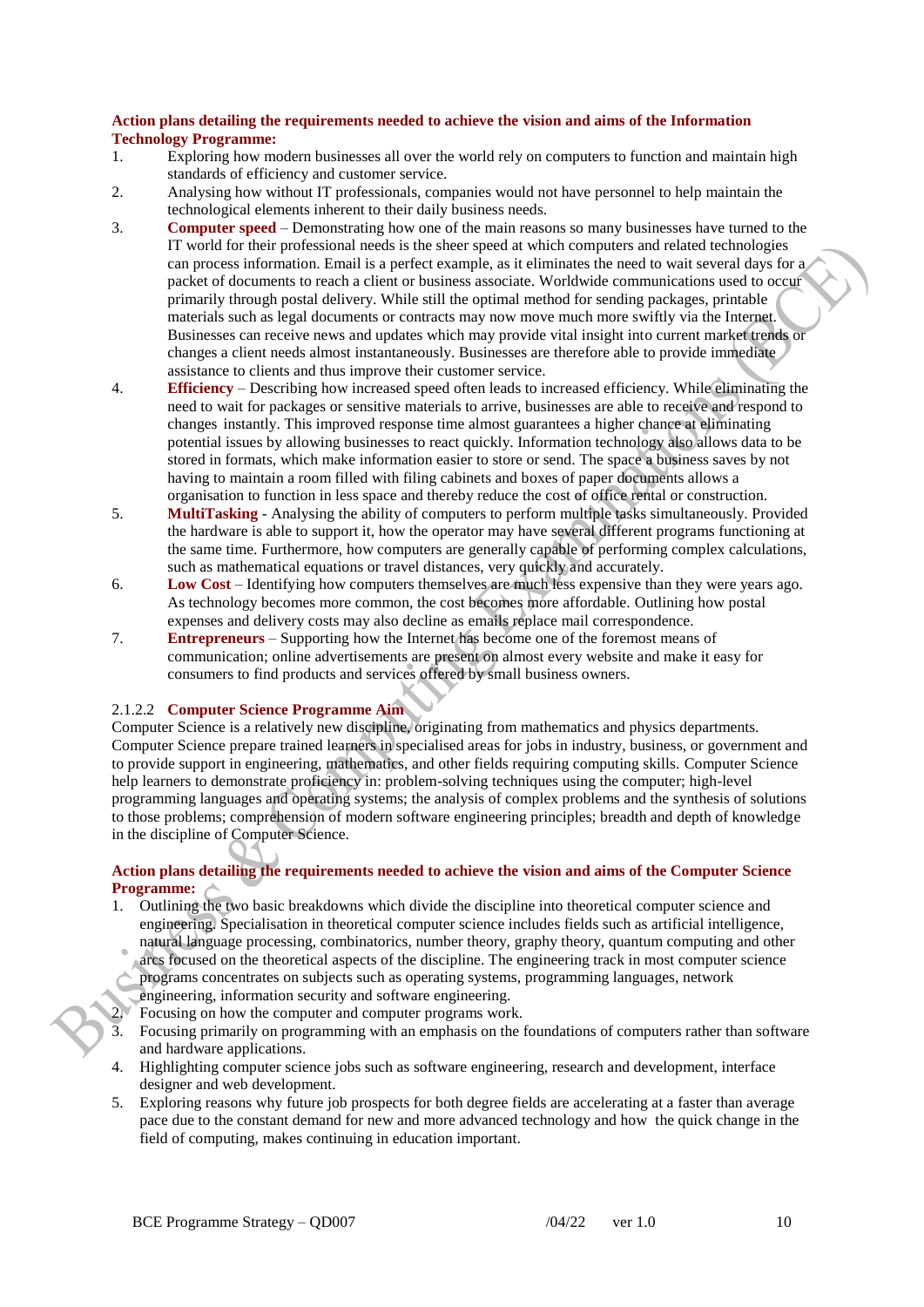# 2.1.2.3 **Networking Programme Aim**

Networking programme enable learns to apply the typical job responsibilities and tasks of computer networking professionals, describe and use the technologies and applications for such professionals in the course of their everyday work; understand and follow all industry-recognised standards and protocols that govern the creation and management of networking systems that are both functional and free from threats; compare and contrast wired and wireless networking devices and standards and the pros and cons associated with the installation of wired and wireless systems.

#### **Action plans detailing the requirements needed to achieve the vision and aims of the Networking Programme:**

- 1. Describing why and how computer networks successful work
- 2. Identifying why information and communication are two of the most important strategic issues for the success of every enterprise. While today nearly every organisation uses a substantial number of computers and communication tools (telephones, fax, personal handheld devices), they are often still isolated. While managers today are able to use the newest applications, many departments still do not communicate and much needed information cannot be readily accessed.
- 3. Exploring why businesses aren't the only ones that can benefit from creating a network; home users can enjoy sharing music, movies and printers from any computer.
- 4. Analysing how computers connected to a network can share files and documents with each other; including how personal computers connected to a business network can choose which files and folders are available to share on the network.
- 5. Identifying how computers can print pages to another computer with a printer on the network. Additionally, how printers can be connected using a print server, which allows direct printing from all computers.
- 6. Distinguishing how sharing media between computers is easy when connected to a network. Like file sharing, how computers can stream music, videos and movies from one computer to the next.
- 7. Exploring how a media centre server can store entire documents and programs library on a centralised hub to give quick access to media from every computer on your network.
- 8. Describing how contributor computer networking permits multiple computers to communicate and share resources either through wired or wireless access. Articulating on how networking uptime and reliability has become extremely good, but when problems occur it can affect important operations on a global basis, including financial transactions.
- 9. Analysing the two types of computer networks in use; peer-to-peer networking and client/server network.
- 10. Analysing how networks improve access to research and education, and allow groups of employees to collaborate.
- 11. Exploring how the current utility of the web could not exist without computer networks and how these networks also offer multiple opportunities for hacking and malicious attacks, both personal and governmental.
- 12. Comparing the early slow network speed in 1976, around 300 Bps and available network speeds now reach 3 Gbs; including Terabit speeds, 1 million times faster than in 1976, are in sight.
- 13. Contrasting the different network operating systems.

### 2.1.2.4 **Web Design Programme Aim**

Web Design means planning, creation and updating of websites. From a technical standpoint, the act of web design can be quite difficult. Unlike more traditional print media, web software has a number of variable factors. Another major limiting factor is the plethora of formats a web site might be viewed in. While graphic designers know exactly how large the piece of paper they are printing on will be, a Web Designer must account for different monitor sizes, different display settings, and even browsers for non-sighted users. Combined, these concerns often leave a Web Designer professional struggling to incorporate enough dynamism to make a web page attractive on a range of browser sizes, while creating a layout static enough to allow for the use of images and other necessarily fixed-size components.

### **Action plans detailing the requirements needed to achieve the vision and aims of the Web Design Programme:**

- 1. Exploring client-side (front-end) and server-side (back-end) .
- 2. Outlining the importance of having a website is a must for every business. In today's fast paced life, everyone wants everything on their fingertips. Today thousands of companies sell different products online at different rates. Web design plays a vital role in such situations. Web designing is an art that appeals to the users with texts and graphics. A website represents a business among its customers. Using the website for promotions and sales is a necessity in today's world.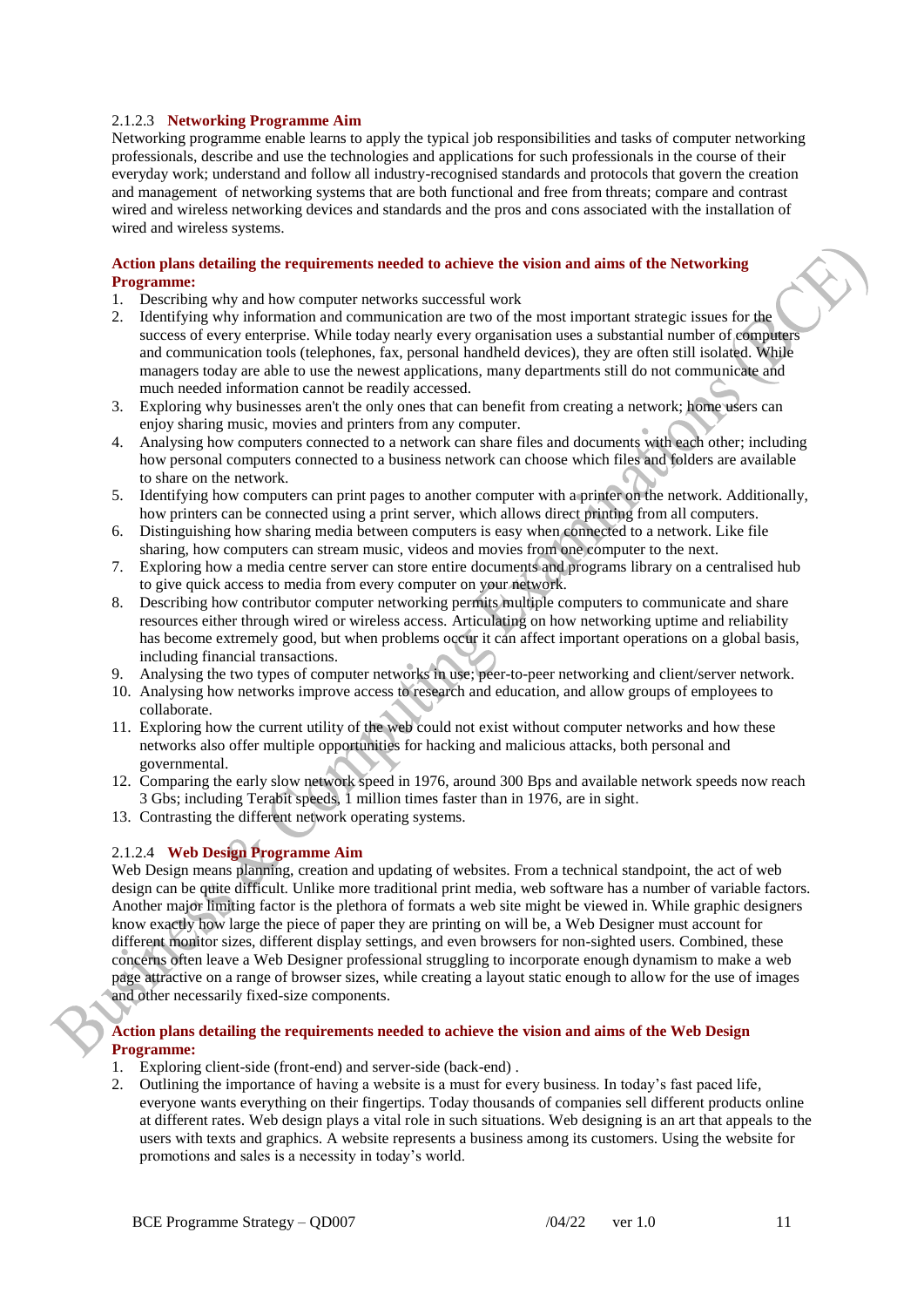- 3. Analysing how effective web designing can transform any website into an attractive one. The better a website looks, more the clicks it gets and better are the chances of getting positive response from its customers. The website should be noticed on the web and that is possible only with the help of a compelling website. Implementation of the right solutions and effective designing techniques will help the website in gaining a top search engine position and thus "boost " its sales.
- 4. Analysing the importance of web designing services, as many website development companies are opening up each day to help other business firms to demonstrate all about the organisation. Today a web designing firm provides every detail right from brochure to products and from different clients to the latest news.
- 5. Recalling advantages of internet as a major communication medium to millions of people.

### 2.1.2.5 **Graphic Design Programme Aim**

Graphic design is art with a purpose. It involves a creative and systematic plan to solve a problem or achieve certain objectives, with the use of images, symbols or even words. It is a visual communication with the aesthetic expression of concepts and ideas using various graphic elements and tools. Good design makes a difference in our world. Whether it is communicating a social idea, helping a business attract clients, motivating people to join an organisation, enabling citizens to vote for the candidate of their choice, or simply helping travellers find their way through a busy airport; good design means connection. Graphic design combines the creativity and formal characteristics of fine art with the audience-centered approach of marketing to create effective visual communication. Unlike fine art, it is always in the service of the client's needs. Proper design has the power to:

- Improve image and strengthen organisation brand.
- $\blacksquare$  Make business stand out from competitors.
- Sell messages to customers more convincingly.
- Build customer loyalty.
- Attract more customers.

# **Action plans detailing the requirements needed to achieve the vision and aims of the Graphic Design Programme:**

- 1. **Why society needs Graphic Design** Every organisation in the world has some sort of graphic design involved within their organisation; whether it is the brochure picked up from the store, the menu looked at when ordering dinner, or the post card received in the mail; it is everywhere. Companies cannot live and function with out graphics. It has been proven in the past that the more organisations advertise, the more they get in return. And it has also been proved that if organisations stop advertising no matter how big or how well known the organisation is; that they will slowly see a decrease in sales.
- 2. **Why the logo is the identity** like human beings, company logo is the organisational identity. This is crucial. Branding an organisation cannot be done with out Graphic Design. Sure a organisation can have an inside marketing team, but this can only go so far. Brand identity is what consumer see organisations as. Organisations want customers to visually know who they are and remember them with a positive and effective memorable feeling. *Graphic Designers in today's world solely specialise in just that!*
- 3. **Why understanding the layout of design is so important.** If the layout isn't correctly understood, the reader could totally miss the message and advertising expense just went down the drain. One typical standard layout that has a huge proven impact is the "Z" layout. The "Z" layout, is a layout in which the structure is in the for of the letter Z. Usually in this order: **Headline**, **Photo**, **Caption**, **Copy**, **Signature**. By nature the human eye tends to follow this pattern when they look at an advertisement.
- 4. **Research**  By researching the product, that means one goes out of their way to find out what the competitors are doing.
- 5. **User Friendly** This idea is really similar to layouts. This also tends to be more towards web design more than anything. Layout even if it is not a web site should be user friendly. At no point in time should a customer feel like they are lost in any form.

# 2.1.2.6 **Programming Programme Aim**

A computer program is a sequence of instructions for managing a particular requirement. Whatever you want to do with a computer, you are manipulating a set of electrical symbols the computer understands in a particular order. Programming is discovering a set of rules with real world effects. Programming is designing idealised representations of these rules and the real world objects affected by these rules; it is understanding the interactions of these rules and their objects. Programming is optimising the interactions of these rules for the constraints of safety, budget, correctness, and other resources. Programming is a complicated activity that requires discipline, patience, practice and study—like any creative act. It is part logic and proof (like Maths) and part design (like producing a board game that is easy to understand but fun to play). It can be difficult and enjoyable at the same time. Programming is not easy (what worthwhile human endeavour is?), but it is essential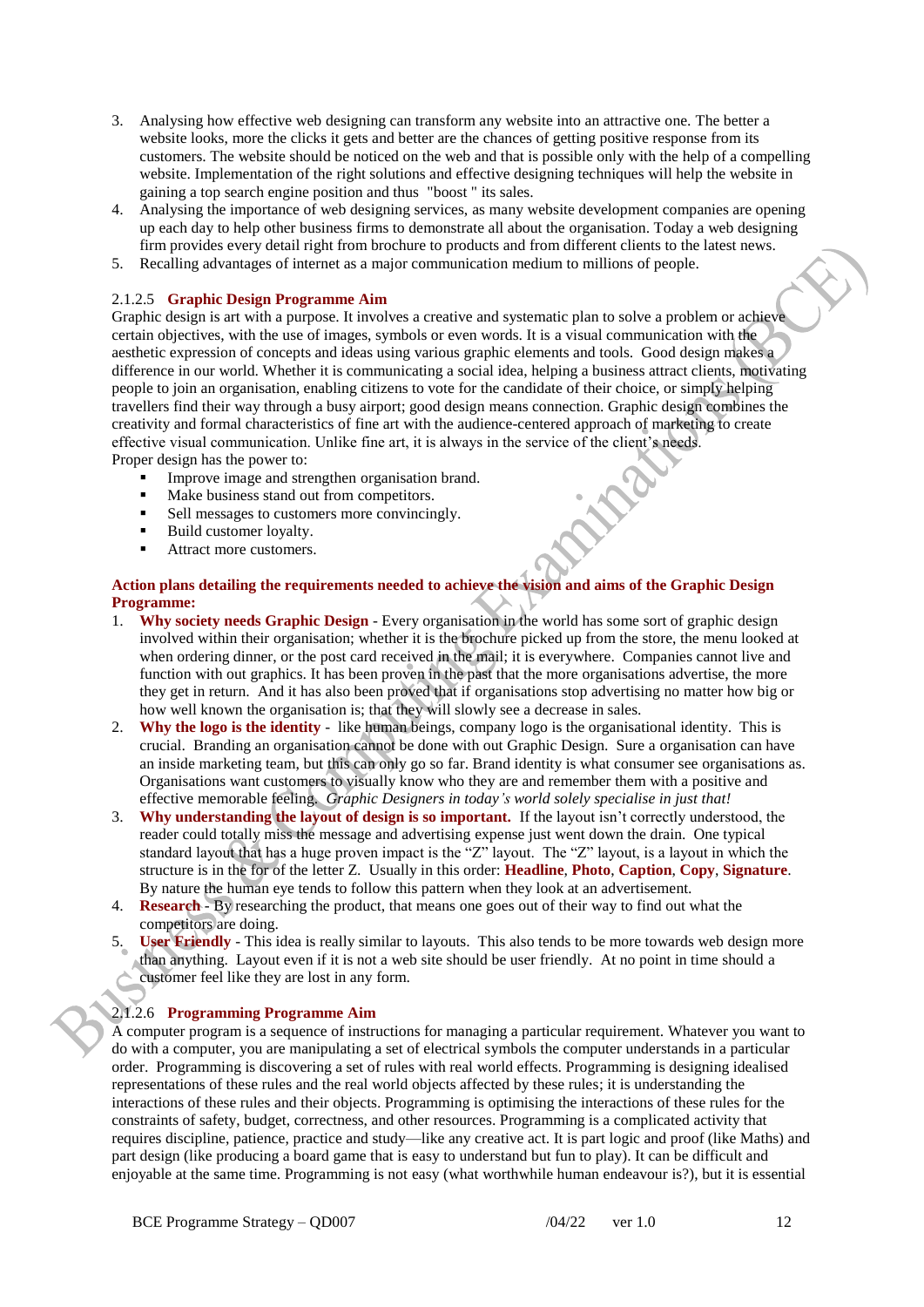to multiplying the power of human creativity and effort to meet the needs and realize the goals of our modern world.

### **Action plans detailing the requirements needed to achieve the vision and aims of the Programming Programme:**

- 1. **Systems Knowledge** Computer programmers have a full understanding of the *hows* and *whys* of computer systems, including system limitations, and can set realistic expectations and work around those limitations to fully maximize the use of the equipment and its accessories.
- 2. **Creativity Platform** Programming is a platform to showcase creativity, especially in problem-solving and entertainment. Programming develops new video games, graphics and animations to showcase new business ideas or to resolve a particular problem.
- 3. **Interactive Education** Programming, especially in web development, has allowed new interactive web applications that have access to system resources and provide the same level of control as desktop applications. Used on online learning platforms, these applications have allowed distance-learning programs to take off. Today, almost all major learning institutions have some form of online learning implementation, thanks to computer programming.
- 4. **Defining the Future** Computer programming principles implemented today will likely influence how technologies such as voice-recognition, artificial intelligence and other sophisticated technologies will change in the future and how they will be applied to our day-to-day lives. For example, the trend toward automating internet searches and purchases to be more localised is ongoing. While the hardware platforms developed will play a major role, computer technology will likely be at the center of it all and programming future systems will be an important aspect.
- 5. **Machine Language** Since computers work with numbers, programming allows the representation of machine-language in human-readable format. This reduces chances of introducing errors and wasted time in debugging and correcting mistakes.

# 2.1.2.7 **Database Programme Aim**

A database is a collection of information organised to provide efficient retrieval. The collected information could be in any number of formats (electronic, printed, graphic, audio, statistical, combinations). There are physical (paper/print) and electronic databases. A database management system (or DBMS) is essentially nothing more than a computerised data-keeping system. Users of the system are given facilities to perform several kinds of operations on such a system for either manipulation of the data in the database or the management of the database structure itself. Database Management Systems (DBMSs) are categorised according to their data structures or types.

Business in much of world depends on database technology.

### **Action plans detailing the requirements needed to achieve the vision and aims of the Database Programme:**

- 1. *Finance:* the UK clearing banks have calculated that if their database systems were removed it would take every person in UK working 24 hours per day, 7 days per week to process all the financial transactions manually. The London stock exchange relies on computer systems for recording buying and selling of stock which happens very quickly and in large quantities. The amount of money involved in these transactions is enormous.
- 2. *Transport:* All the airlines use online seat reservation systems and have systems for scheduling aircraft, for building and maintaining timetables, for handling the in-flight catering and for mechanical servicing of the planes. Similar systems exist for rail, sea and road transport. They all use database technology extensively.
- 3. *Utilities:* the major utilities (water, electricity, gas) all have generation/distribution systems based on database technology. *Resources:* The mineral exploration/extraction companies, and governments who regulate them (especially for oil exploration/extraction) have extensive databases which have complex data structures (usually including GIS (Geographical Information System)) components.
- 4. *Production engineering:* from scheduling workflow through the production lines of machines to stock control and order processing, database technology underpins all activity in this area.
- 5. *Environment:* protection and control of the environment by government agencies depend heavily on database systems with GIS facilities, together with databases of toxic substances and clean-up recommendations.
- 6. *Tourism:* hotel systems and local tourist attractions, information and booking facilities rely on database systems, and the major package tour operators have extensive databases for holiday planning and booking, together with financial systems for payment and invoicing.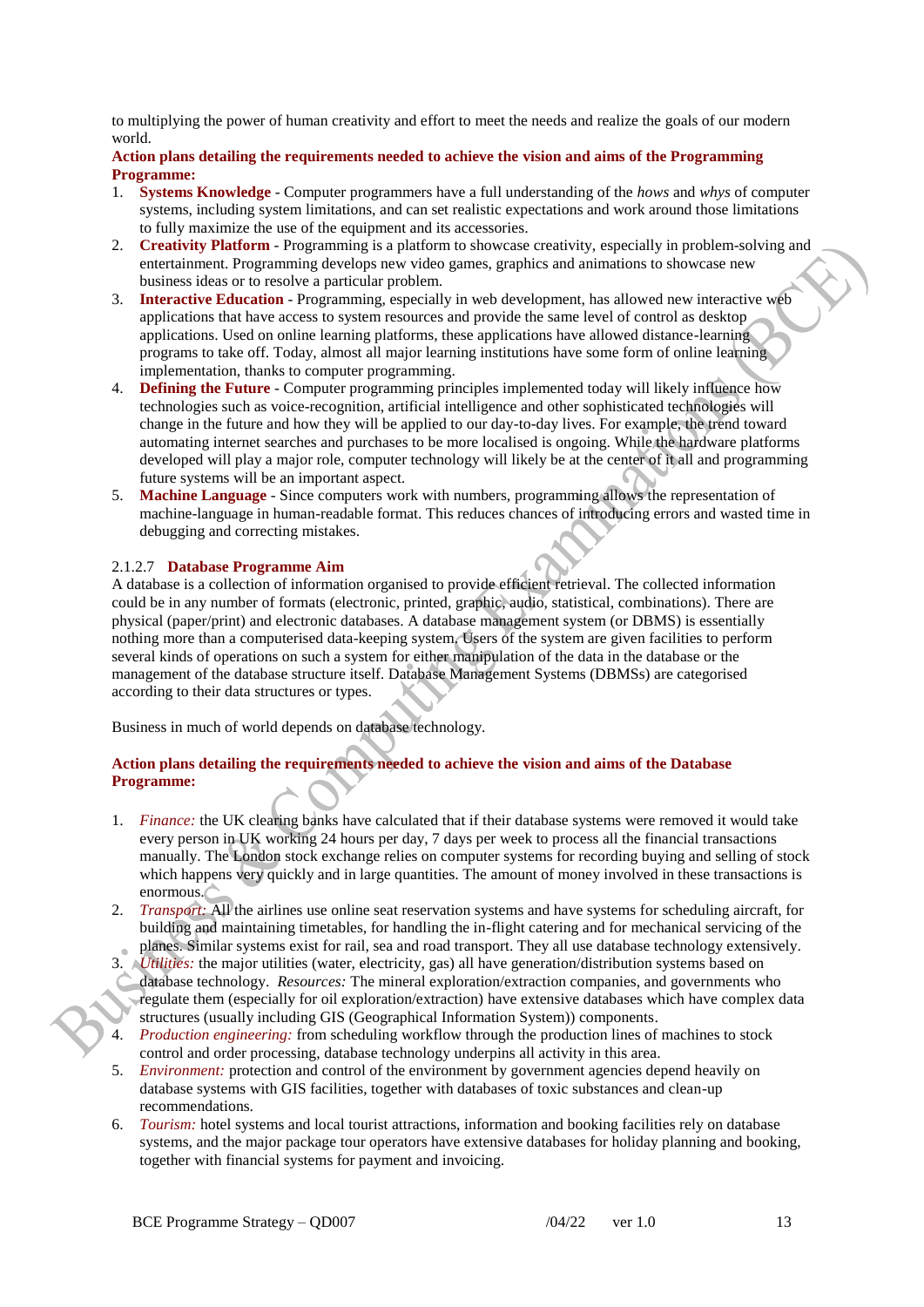- 7. *Leisure:* the entertainment industry uses database systems extensively for theatre, concert and cinema ticket bookings.
- 8. *Culture:* museums, art galleries, history exhibitions all utilise database technology (and especially multimedia database technology) for cataloguing their collections and recording access to them.
- 9. *Education:* courses, materials, and assessment all rely heavily on database technology in all sectors of education. Increasingly the linking of database technology with hypermedia delivery systems allows courseware to be maintained up-to-date and delivered to the consumer.
- 10. *Healthcare:* healthcare has long relied on database technology to schedule hospital beds or appointments at clinics or doctor's surgery.
- 11. *Government administration* would be paralysed without database technology; the collection of taxes and the payment of social security benefits depend totally on database technology.

#### 2.1.2.8 **Computing Programmes CREDIT FRAMEWORK Level Emphasis and Achievements Expected** (see Accreditation Handbook; Section 5.4.1; page 139)

#### 2.1.3 **BCE Hospitality Programmes**

- 1. Hotel Management
- 2. Travel & Tourism

### 2.1.3.1 **Hotel Management Programme Aim**

The hospitality industry consists of a range of service providers that include bars, restaurants and lodging establishments. A wide spectrum exists within these categories. The restaurant category alone runs the gamut from fast food to fine dining, and the lodging category includes economy motels, casino hotels and resorts. Performance objectives for hospitality providers are interrelated and, to some extent, dependent upon one another. (i) Customer Service - excellent service is one of the hospitality industry's primary objectives; (ii) Product Quality - customers love good service, but the hospitality industry must also provide quality products to satisfy customers; (iii) Volume - hospitality industry deals with customer volume; (iv) Ratings - publicly available ratings can reflect the success of a hospitality-based organisation in meeting its performance objectives.

## **Action plans detailing the requirements needed to achieve the vision and aims of the Hotel Management Programme:**

- 1. Exploring how the hospitality industry faces new and complex changes in the 21<sup>st</sup> century. Management in hospitality have responsibilities including; policy-making within global, international and national contexts, apply innovative strategic planning approaches in response to corporate policies. Good strategy creation and execution are the key ingredients in a hospitality organisation's recipe for success. The main focus is on how managers can guide their hotels in the formulation, implementation, and evaluation of strategies.
- 2. Analysing the skills necessary to operate a hotel front office, including communications and human relations, front office operations, reservation systems and procedures, determining room availability and rates, registration procedures, cashier and billing procedures, and night audit procedures
- 3. Exploring the many different hospitality industries all over the world. Different hospitality industries work in different sectors. But there are few industries which are called successful businesses. Business becomes successful by a proper management system. So the management system is very important in the sector of development.
- 4. Analysing the management systems that manage all things about hotel business. Exploring the hotel management techniques including hotel administration, accounts, marketing, maintenance, housekeeping, food and beverage management and catering.
- 5. Opportunities in Hotel Management programme. After completing hotel management programme, learners can apply to various small and luxurious hotels all over the world. And that's the real opportunity for a learner; with worldwide job opportunities, they can work anywhere.
- 6. Exploring how management system improves the service and hospitality management, how polite the behaviour should be and also the importance of a guest in a hospitality industry.

### 2.1.3.2 **Travel & Tourism Programme Aim**

Different types of travel industry objectives exist and particular objectives depend on the goals and focus of the organisation. Creative and innovative objectives give a travel organisation exciting, new options to increase the value of products and services to customers. A creative objective could focus on gaining repeat business through customer travel rewards or vacation contests. Improvement objectives focus on increased revenue, decreased costs and increased customer satisfaction. An example of an improvement objective is training employees to effectively up-sell travel packages, which can increase revenue. Operational objectives function to help improve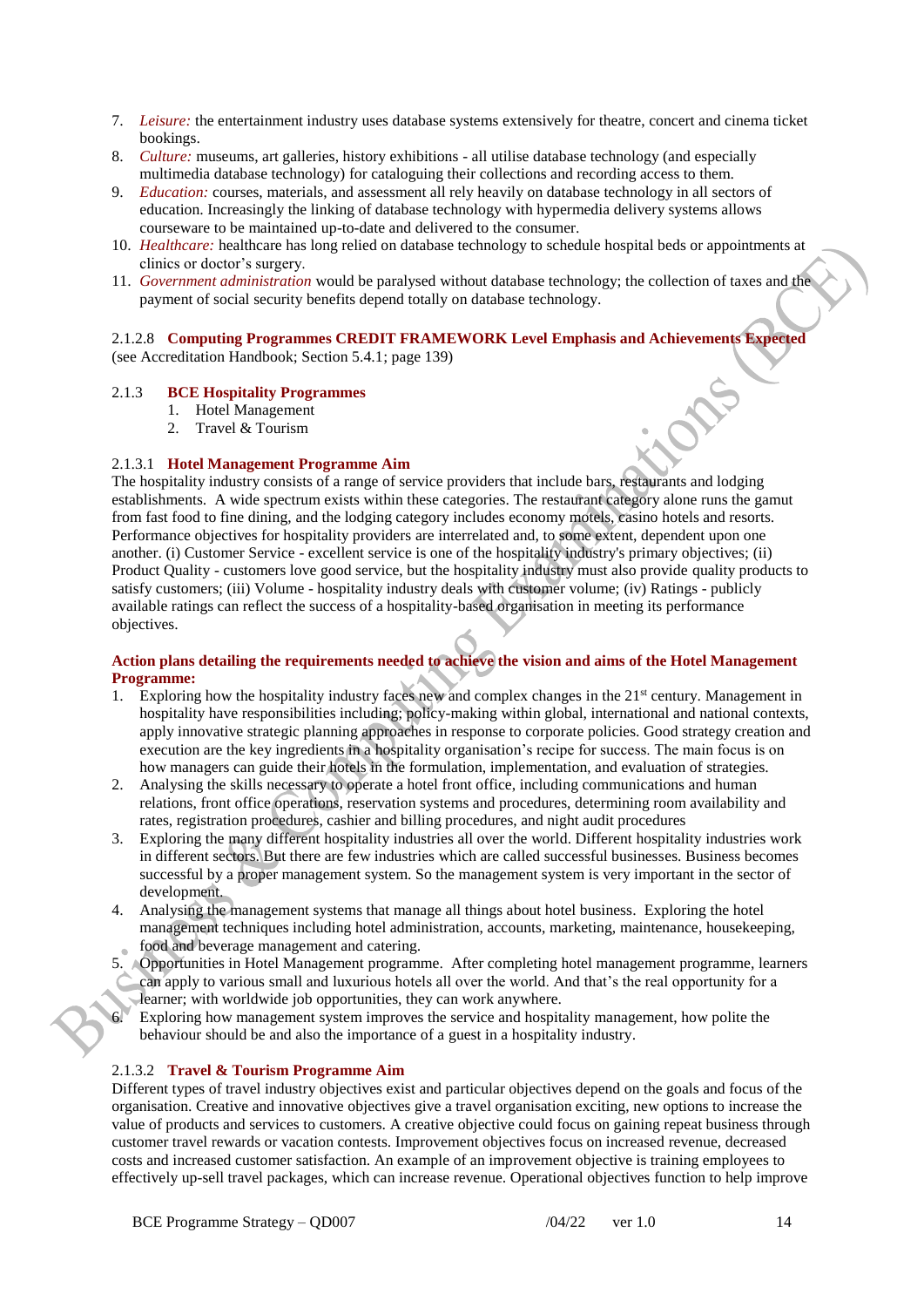the routine processes of the travel organisation such as customer service, accounting practices and employee relationships. A worthy operational objective could be based on helping employees work more efficiently and accurately within the travel organisation reservation platform.

**Action plans detailing the requirements needed to achieve the vision and aims of the Travel & Tourism Programme:**

- 1. Exploring how travel and tourism is related not only to holidaying but has also emerged as one of the major industries of the world and generator of jobs.
- 2. Describing how Travel and Tourism is the nation's largest retail sales industry. The economic, social and cultural benefits that tourism brings to the local community are commendable.
- 3. Analysing tourist attractions there are many places that attract tourists and hence there are some requirements to promote tourism.
- 4. Exploring factors favourable to tourism, including; peaceful atmosphere in the country and enough facilities for accommodation, transportation and effective machinery is necessary to give wide publicity relating to tourist attractions
- 5. Analysing the advantages of tourism.
- 6. Importance of tourism in stimulating growth In June 2012, the World Travel & Tourism Council (WTTC) wrote to all 27 Finance Ministers in the European Union urging them to recognise the important role of the industry in stimulating economic growth and jobs, while avoiding unproductive knee-jerk tax hikes at a time of austerity. The letter, written by Dr Michael Frenzel, Chairman of the Executive Board, TUI AG and Chairman, WTTC and David Scowsill, President & CEO, WTTC, reminded Finance Ministers that Travel & Tourism is a key generator of employment across the European Union directly generating 10 million jobs across Europe, substantially more than the automotive manufacturing (3.2 million), mining (3.6 million) and financial services sectors (8.5 million). 'Given the labour intensity of Travel & Tourism, and as the above data shows, Travel & Tourism is one of the few economic sectors which can generate economic growth with jobs,' the letter says.
- 7. Recognition of Travel & Tourism as a driver of economic growth by G20 In June 2012, the G20 world leaders have for the first time, recognised the importance of Travel & Tourism as a driver of jobs, growth and economic recovery. The Leaders' Declaration from the annual meeting of the G20 world leaders, held in Los Cabos, Mexico, on 18-19 June, recognised "the role of travel and tourism as a vehicle for job creation, economic growth and development, and, while recognizing the sovereign right of States to control the entry of foreign nationals" and commits to "work towards developing travel facilitation initiatives in support of job creation, quality work, poverty reduction and global growth."

# 2.1.3.3 **Hospitality Programmes CREDIT FRAMEWORK Level Emphasis and Achievements Expected** (see Accreditation Handbook; Section 5.4.3; page 144)

For detailed description of Business, Computing and Hospitality Programme Units, Career Opportunities, Earning Potential and Employment Prospects; see **Programme Analysis & Occupational Outlook** on BCE website.